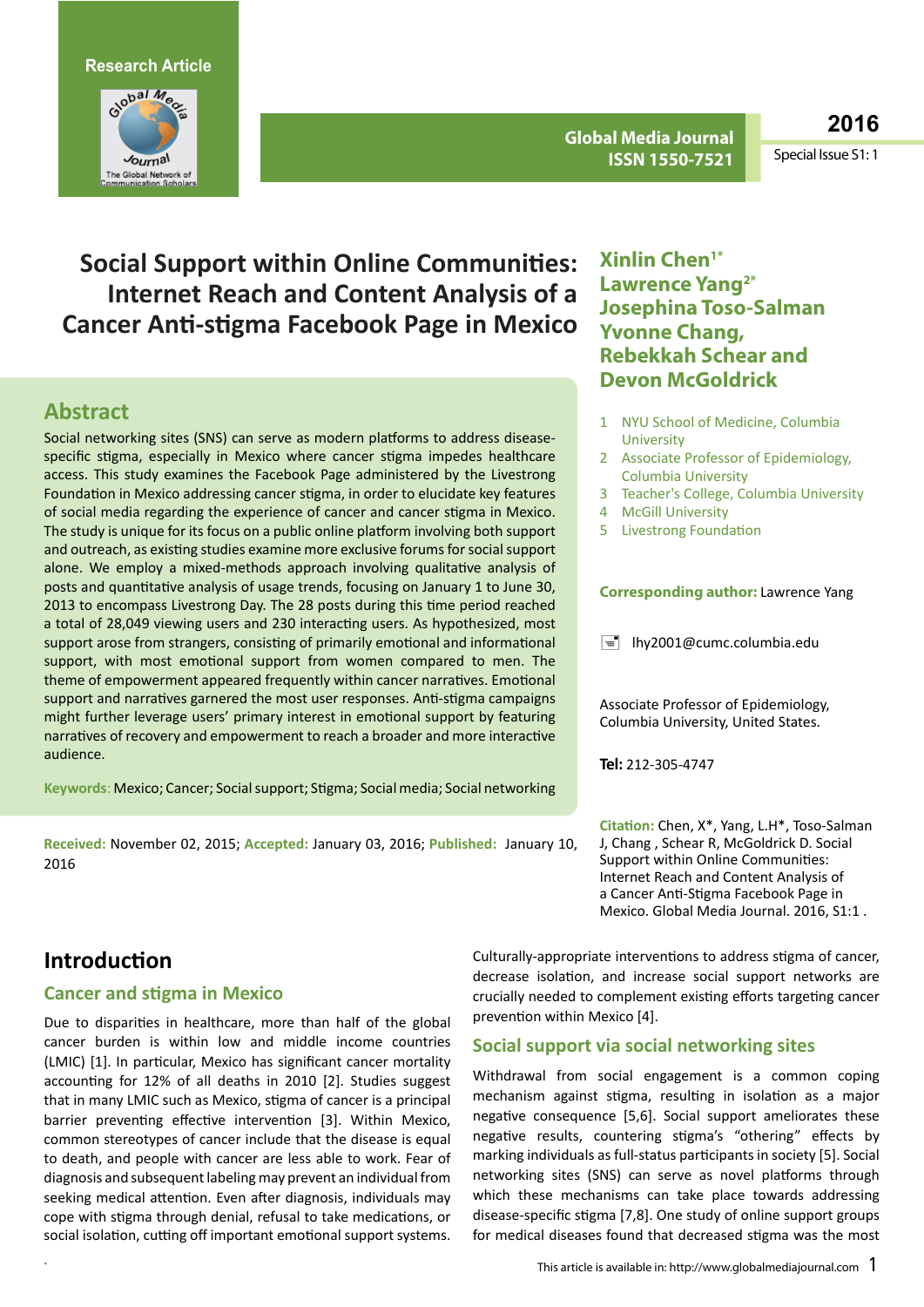**ISSN 1550-7521** Special Issue S1: 1

frequently mentioned benefit [9]. Another study showed a correlation between online interaction with Facebook friends and greater self-reported well-being and less physical illness. However, few studies analyze mechanisms through which social support is conferred online [10,11]. Existing research focuses on local and exclusive disease-specific online communities, conducted before the popularity of Facebook expanded social networking to a global scale. Facebook Pages is a unique SNS platform for its global visibility, ease of access to social support, and use for activism reaching an audience beyond the targeted group receiving social support. This equal emphasis on social support and activism makes Pages particularly useful for nonprofits aiming to address disease-specific stigma, as well as a rich source for examining the nature of modern online social support.

#### **Patterns of social support and user interactions**

Existing research focusing on online disease-specific groups show that online social support is primarily in the form of emotional support and informational support [12-17]. In particular, emotional support and narratives draw more user engagement than informational support. Studies of online cancer groups show that emotional support and narratives around the process of diagnosis solicited more user engagement [18,19]. Gender may shape the prevalence of emotional versus informational support in online communities, with social expectations of gender performance affecting both men and women's preferences for online communication and narrative expression [20, 21]. Studies with online cancer support groups showed that more women use a communication style prioritizing emotional support compared to men [22,23]. Empowerment is a crucial component in reducing cancer stigma, as it protects against internalized stigma and the negative effects of labeling. Through telling one's own story, narratives allow reframing of suffering as opportunities for insight and action, which may lead to increased emotional resilience and empowerment [24]. Some studies on disease-specific online social support document increased self-reported empowerment among group users [25-27] however few studies examine themes of empowerment within cancer narratives. Analyzing themes of empowerment within users' cancer narratives may help us understand how users navigate, challenge, and cope with existing stigma against cancer.

#### **Study aims**

Existing studies focus on relatively small online groups dedicated to social support, which differ from larger multi-purpose platforms such as Pages combining social support with activism targeting a broader audience. This study expands upon previous research with a case study of a Facebook Page administered by a campaign in Mexico addressing stigma of cancer. We hypothesize that the Facebook Page replicates findings in smaller diseasespecific online communities. We test hypotheses through a mixed methods approach, synthesizing quantitative analysis of user and post trends with qualitative analysis of user-generated content. We first hypothesize that most instances of support come from strangers previously unknown to the support recipient and who infrequently interact online, magnifying effects seen in more private online groups [12,28]. Second, we hypothesize that emotional and informational support will appear most frequently as forms of social support, with women providing more emotional support compared to men. Third, we expect to see emotional support and narratives as more effective elicitors of user engagement, even within a Page platform that equally prioritizes support and activism. Fourth, we explore whether empowerment themes arise within user generated content and how it might relate to cancer stigma. While we are unable to provide formal statistical tests for these hypotheses, we make descriptive observations based on these analyses. This in-depth study highlights key features of social media, with implications for SNS-based health communication efforts to decrease cancer stigma in Mexico.

# **Method**

### **Participants**

Comparte tu Historia (a program of the Livestrong Foundation) is a Mexico-wide campaign aiming to decrease cancer stigma. This program created a Facebook page to encourage social support (featuring volunteers' cancer narratives and the dedication cards photo campaign) and to promote information and events (especially Livestrong Day, a major annual event). As of November 2014, the Facebook page has >1400 fans via Facebook "likes". Joining the page is free and open to anyone. Because Comparte tu Historia administrators create posts, we focused on the Comparte tu Historia Facebook community because of its Mexico-wide reach. Study data consisted of posts and messages (on the Facebook page), and page trends and demographics (from Facebook administrator data) from January 1, 2013 to June 30, 2013 to assess coverage of sufficient time and because this period encompassed Livestrong Day (May 16-17, 2013). This time period also highlights the page's dual purpose to provide informational support for activism and emotional support for a user-dominated support community, thus serving as a naturalistic test of the predominance of these types of support. This study was approved by Columbia Medical Center's Institutional Review Board.

#### **Quantitative analysis of posts and users**

For each post, three MA-level students recorded quantitative data regarding the type, date, and author and all modes of interaction with that post, consisting of: 1) likes, 2) comments, 3) shares, and 4) likes on comments **(Table 1).** Type, date, and author information for all posts and interactions were recorded to assess quantitative information related to demographics, post type, and trends in content. Using these metrics, posts were organized based on popularity. Unique Facebook users were identified, and patterns of use assessed based on demographic information including gender, cancer status (self-identified vs not self-identified), and relation to Comparte tu Historia (as cancer survivor volunteer, staff, or family member of a survivor). The "Like: Comment ratio"–the average number of "likes" recruited by each user's comment-was calculated for each unique user. A higher ratio indicated more successful average recruitment of "likes" (and therefore more user interaction solicited by one user's comments, or "higher popularity"). Some users were Page administrators, in particular the "Comparte tu Historia" account,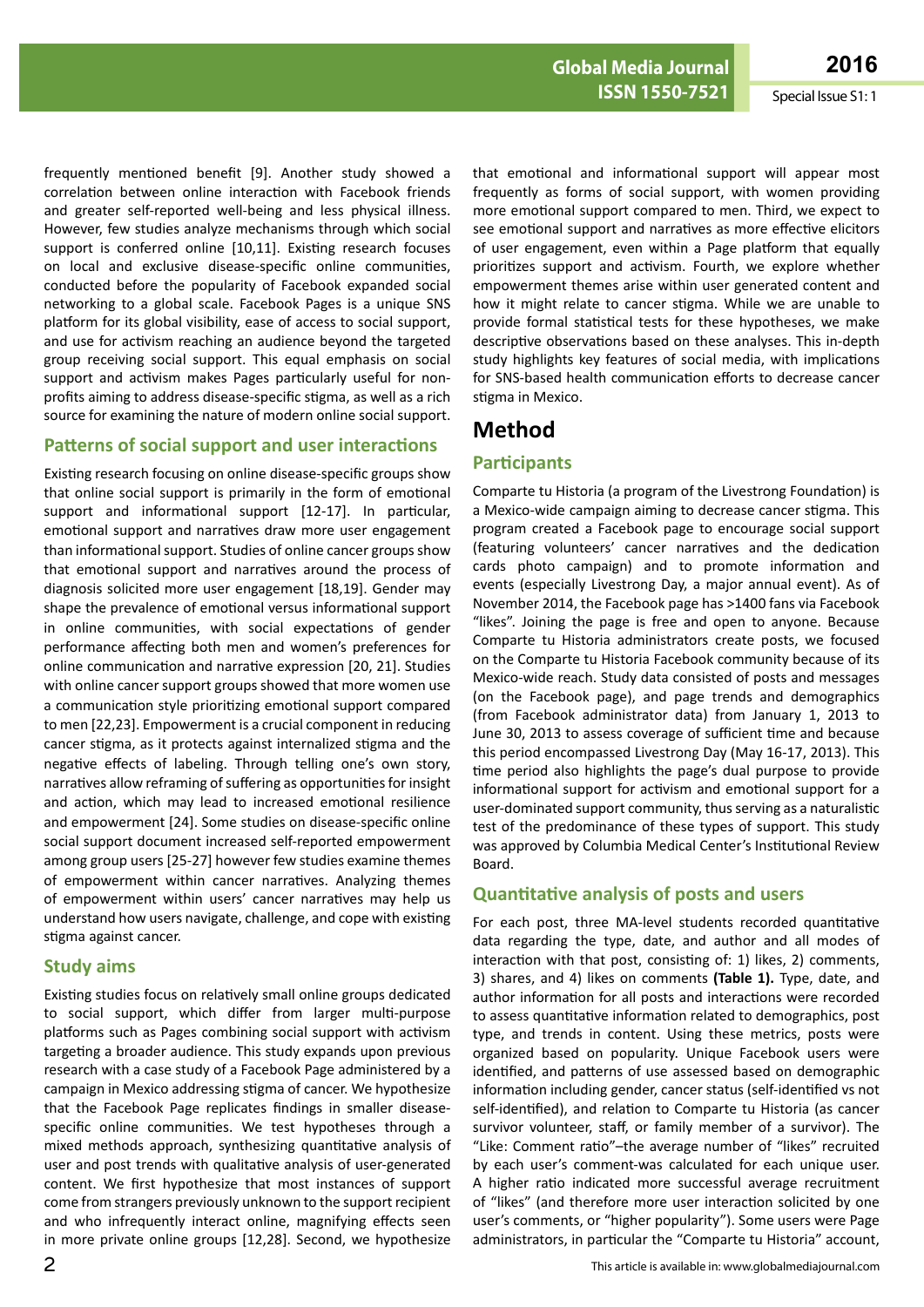and were included in the analysis with public users, since staff and volunteers may contribute as individuals with unique experiences with cancer, in addition to posting campaign information.

### **Page administrator data**

Comparte tu Historia page administrators can utilize Facebook statistics to monitor trends in page usage. Using these statistics, we exported both page and post level metrics, and utilized further information such as total number of non-interacting viewers by post, and user demographic information such as preferred language, age, and location according to users' profiles.

### **Qualitative analysis of posts and comments**

Qualitative data consisted of Facebook posts and comments to the posts, which were translated from Spanish to English by a bi-lingual MA student (J.T.). Our qualitative analyses adapted a prominent social support framework [29], which posits that one's "primary support source" (intimate others) and "secondary support source" (experientially similar others) provide different types of social support via unique mechanisms. We utilized the directed content analysis described by Hsieh and Shannon [30]. This method allows extensions of existing conceptual frameworks to novel domains: i.e., an online cancer support community for which no unique social support framework currently exists. We identified initial coding classifications based on Thoits' mechanism of social support, which included emotional support, informational support, and instrumental support. When implemented with the qualitative data, social support categories were modified, elaborated, or replaced according to consensus within the research group to account for the unique context of our online dataset.

Analysis began with identifying initial coding categories and creating operational definitions based on the theory. This initial set of codes includes emotional support, informational support, and instrumental support. Posts and comments were coded independently by three MA-level students using these categories. The research team met extensively to discuss discrepancies

(16 meetings, including 8 to reach consensus with the principal investigator (LY), lasting 60 minutes each, over 3 months). All final codes were consensus codes between the three RAs. These classifications were refined by the narrative data and expanded to include additional codes, including support request (requests for empathy, participation, or information), and empowerment (motivation towards agency,social activism, and advocacy)**(Table 2).**

### **Synthesis of qualitative and quantitative analyses**

Qualitative and quantitative analysis of posts were synthesized to assess patterns of social support conferral and relations to gender. To determine the most frequent types of support exchanges, post popularity according to quantitative analysis was matched with the post's 'most salient' social support codes according to qualitative analysis. 'Most salient' code was determined by frequency of the code (or RA consensus in cases of tied frequencies). In addition, users' gender was matched with the type of social support conferred via comments, according to qualitative coding.

# **Results**

### **Participant characteristics**

Table 3 shows demographic information for the people reached via the Facebook page (viewers) and people who interacted with the page (via likes, comments, shares, and/or likes on comments; henceforth referred to as "interactive users"). There were 230 unique users who interacted with the Facebook page; 67% were women, 27% were men, and 7% were of unspecified gender. There were a total of 28 posts. In addition to interactive users, additional users were reached via viewing posts alone (henceforth referred to as "viewers"). In total 28,049 unique people viewed the page. 84% of viewers were from Mexico, 8% from USA, and 8% from all other countries combined. Within Mexico, the city with the most people reached was Mexico City (52% of viewers in Mexico), followed by Guadalajara (11%), and Merida (7%). Of all viewers, 85% used Spanish, and 14% used English; 56% were

| <b>Term</b>     | <b>Definition</b>                                                                                                                                                                  |
|-----------------|------------------------------------------------------------------------------------------------------------------------------------------------------------------------------------|
| Post            | Publicly visible text, picture, or video created by the Page moderator (Comparte tu Historia). Users can interact with posts via<br>Likes, Comments, Shares, or Likes on Comments. |
| Like            | one-click affirmation of support for a post, which allows users to receive updates on the "liked" post in their personal news feed                                                 |
| <b>Comment</b>  | publicly visible message, picture, or link that a user attaches directly to the post                                                                                               |
| <b>Share</b>    | a method for users to disseminate the post through their own friends or page, with the option of adding a personal message                                                         |
| Like on Comment | one-click affirmation of support attached to a comment                                                                                                                             |

#### **Table 2** Codes for qualitative analysis.

**Table 1** Facebook interaction terms.

| Code name                | <b>Code description</b>                                                                                          |
|--------------------------|------------------------------------------------------------------------------------------------------------------|
| <b>Emotional support</b> | demonstrations of caring, encouragement, and sympathy                                                            |
| Informational support    | provision of facts, advice, or guidance                                                                          |
| Instrumental support     | behavioral assistance with practical tasks or tangible material assistance, such as gifts, blood donations, etc. |
| Support request          | requests for empathy, participation, or information                                                              |
| Empowerment              | motivation towards agency, social activism, and advocacy                                                         |
| Social Influence         | Setting of norms among others with similar experiences                                                           |
| <b>Stigma</b>            | Explicit mentions of cancer stigma                                                                               |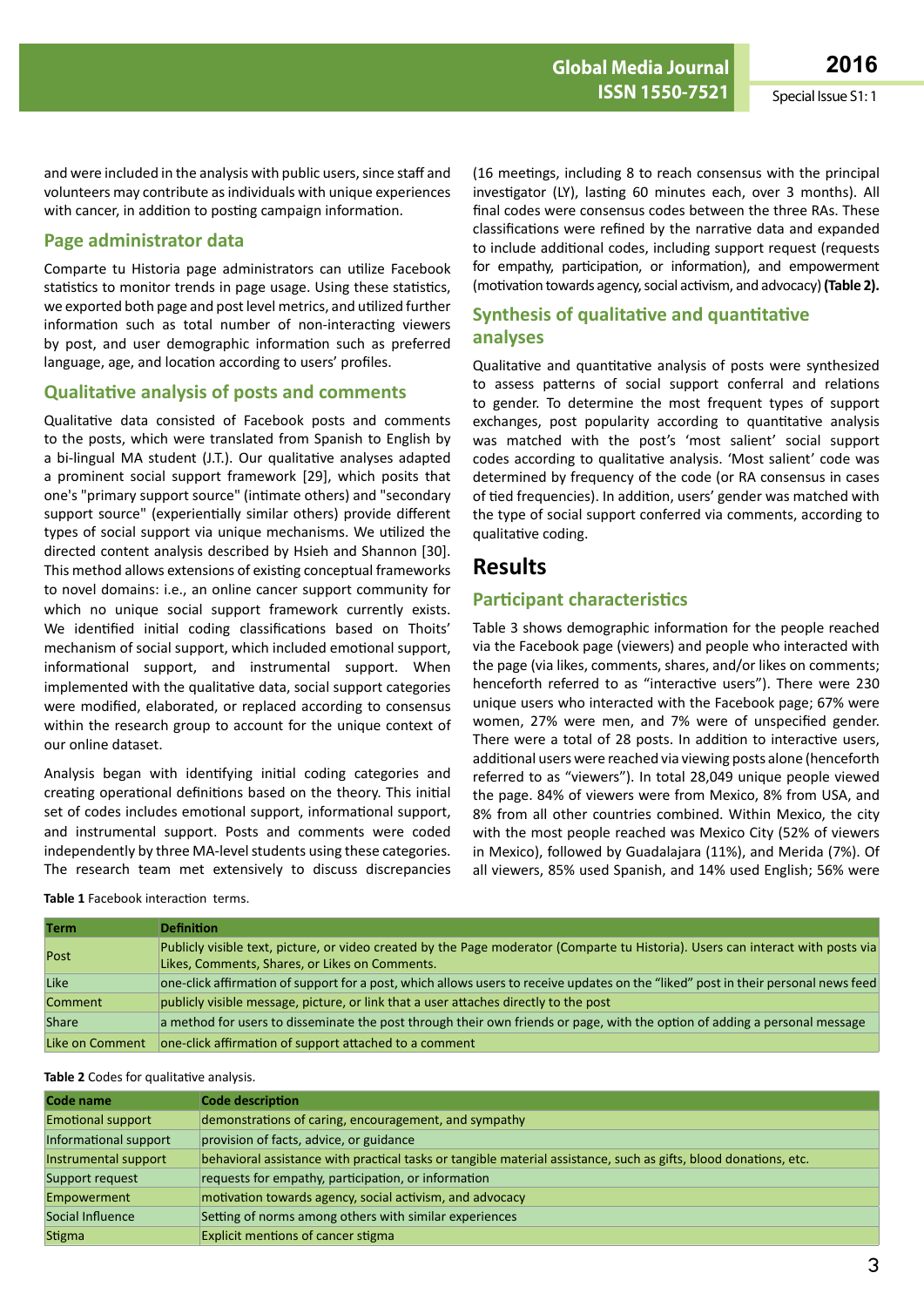women, and 42% were men, a more equal gender distribution compared to the subset that actively interacted. Additionally, 38% of viewers were between 25-34 years of age, the most highly represented age group **(Table 3).**

### **Quantitative patterns of user interaction**

64% of interactive users did so only once. Therefore most were infrequent contributors, with the number of contributors decreasing with increased frequency of interaction **(Figure 1).** The most frequent form of interaction was "likes," followed by comments, and shares. As expected, the most frequent contributor was Comparte tu Historia as the page moderator. Even when removing consideration of Comparte tu Historia, the general trend of user interaction still reflects more infrequent contributors. Comparte to Historia as a contributor had a "Like: Comment instance" ratio (the number of likes per comment, signaling 'popularity' of a comment via more recruited interaction) of 1.625. Comparte tu Historia commented 8 times, while all other commenters did so either once, twice, or three times, with a range of "Like: Comment instance" ratio of 0.333 to 2. 14% of interactive users commented at least once to a post.

#### **Posts and qualitative analysis**

Figure displays user interactions solicited by each post (28 total posts) **(Figure 2)**. Posts solicited a total of 576 interactions, with the most popular post soliciting 68 interactions, and the least popular post soliciting 3 interactions. Including viewers, posts reached a total of 13,886 people, with the most popular post reaching 2100 people and least popular post reaching 20 people. Most support came from unaffiliated users with no relation to

#### **Table 3** user demographics.

| Demographic              | $n (\%)$    |
|--------------------------|-------------|
| Age                      |             |
| $13 - 17$                | 837(3)      |
| 18-24                    | 5291 (19)   |
| $25 - 34$                | 10623 (38)  |
| $35 - 44$                | 6840 (24)   |
| 45-54                    | 2683 (10)   |
| $55+$                    | 1271(4)     |
| Unknown                  | 560(2)      |
| Gender                   |             |
| Female                   | 15707 (56)  |
| Male                     | 11780 (42)  |
| Unknown                  | 560(2)      |
| Country                  |             |
| Mexico                   | 23561 (84)  |
| <b>USA</b>               | 2160 (8)    |
| Other                    | 2328 (8)    |
| Language                 |             |
| Spanish                  | 23842 (85)  |
| English                  | 3927 (14)   |
| Other                    | 280(1)      |
| <b>Interacting Users</b> | $230 (= 1)$ |
| Female                   | $153 (= 1)$ |
| <b>Male</b>              | 61 (< 1)    |
| Unknown                  | $16 (= 1)$  |

Note: Interacting users refers to the subset of viewing users who actively engaged via likes, comments, shares, or likes on comments.





the support recipient and no self-identified cancer status. Figure 2 also displays the most salient code for each post. The most salient code was emotional support (8/28), while second was informational support (5/28) and support request (5/28) **(Table 2).** Emotional support posts were most popular; 7 of the 8 total emotional support posts were among the top 11 most popular. More female users provided emotional support compared to men. 20 women offered emotional support via comments, while only 3 men did so. Two of these men were volunteers through Comparte tu Historia, and one was a cancer survivor. The predominance of women extended to informational support, but to a lesser extent; 6 female users provided informational support via comments, compared to 3 male users. There were 13 total narrative posts, 6 from survivors sharing their story and the rest from volunteers or family of survivors. 6 were from women, 5 from men, and 2 from users of unknown gender. Narrative posts were popular. Of the 10 most popular posts, 6 were narratives, with 3 from survivors. In addition to the narrative posts, 2 more narratives came from unaffiliated users through commenting upon a post by sharing their own story. All survivors' narratives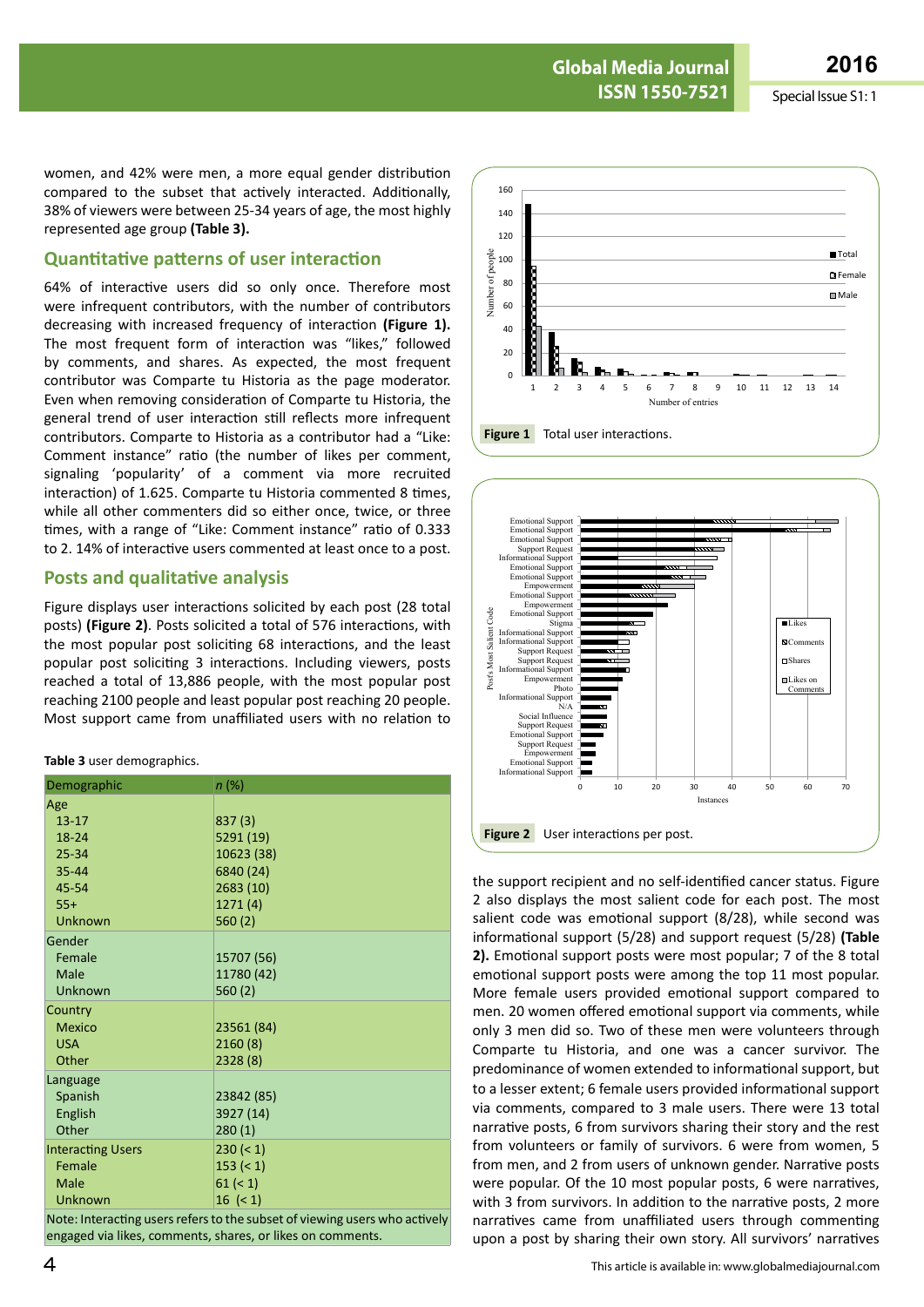#### **Table 4** Themes from qualitative analysis.

| <b>Theme</b>                                       | Example                                                                                                                                                                                                                                                                                                                                                                                              | Source                 |
|----------------------------------------------------|------------------------------------------------------------------------------------------------------------------------------------------------------------------------------------------------------------------------------------------------------------------------------------------------------------------------------------------------------------------------------------------------------|------------------------|
| <b>Emotional Support</b>                           |                                                                                                                                                                                                                                                                                                                                                                                                      |                        |
| <b>Empathic story-sharing</b>                      | I understand how you feel. As of three years I passed through a similar process, they<br>extrapolated my uterus and I also do not have the opportunity to be a mother. And like<br>you said well, only those people who have experienced all this process understand what<br>happens not only to our body, but in our soul and our heartWe are fighters and nothing<br>holds us down. God bless you. |                        |
| <b>Family members and God</b>                      | My secret is the love of all my family who has always been with me in the most crucial<br>moments, and the hand of God which I don't let go of. God would allow others to have the Cancer survivor<br>same opportunity and the desire to live that I have.                                                                                                                                           |                        |
| <b>Informational Support</b>                       |                                                                                                                                                                                                                                                                                                                                                                                                      |                        |
| Event announcement                                 | Remember to spread the word about this event: in the XXX [city] we are located within the comparte tu Historia<br>XXX Hospital in the Cancer wing (on May 15, 16, 17, from 10:00am to 2:00pm),                                                                                                                                                                                                       |                        |
| Disseminating information                          | Friends we want to share with you all the page that reports information regarding the stigma<br>associated with cancer and the actions and impact in the countries where we are working to Comparte tu Historia<br>diminish it, as is the case in Mexico spread the word www.livestrong.org/stigma                                                                                                   |                        |
| Encouraging information from<br>survivors          | Cancer does not mean death, if detected on time they are stories of success.                                                                                                                                                                                                                                                                                                                         | <b>Cancer survivor</b> |
| Empowerment                                        |                                                                                                                                                                                                                                                                                                                                                                                                      |                        |
| Speaking out as activism against<br>discrimination | it is important to bring awareness to societyThat is why I am here as a volunteerso that<br>we can finish with discrimination in regards to the illness called cancer.                                                                                                                                                                                                                               | <b>Cancer survivor</b> |
| survivors                                          | Speaking out as helping other If we share our stories (histories), we are giving more emotional support to people who, like Cancer survivor<br>you and I, need to feel that they are not alone and to share their life stories.                                                                                                                                                                      |                        |
| Inspiration from recovery                          | not everyone has three relapses and three opportunities for re-birth. Now I ask myself<br>which is the mission I have in life, my fear is not the cancer, but to guide my steps and give Cancer survivor<br>a true meaning to life.                                                                                                                                                                  |                        |
| "Fighting" cancer                                  | Individually we will fight our own fight, but we are not alone. You can't have life without<br>death but you can leave a mark. You can live (exist) and the way to live is to fight it [cancer], Cancer survivor<br>and above all, search for happiness.                                                                                                                                             |                        |

featured either empowerment (3 of 6) or emotional support (3 of 6) as the most salient code.

### **Themes from qualitative analysis**

Table 4 displays examples of emotional support, informational support, and empowerment with their associated themes. The most frequent form of support was emotional support, most often directed towards cancer survivors. Emotional support consisted of well wishes, expressions of sympathy, and tended to be less than a sentence in length. Cancer survivors also shared longer personal narratives, with many of these testimonials seeking to shed light on the reality of living with cancer and helping others feel less alone. Not all of these anecdotes were solicited by Comparte tu Historia; spontaneous sharing occurred via comments in direct response to another individual sharing their story. For example, one survivor responded to another's experiences with cancer treatment by sharing her own healing process. Survivors frequently cited their family members and God as sources of emotional support and motivation.

The second most frequent form of support through the Facebook page was informational support. The majority of informational support was provided by the moderator, Comparte tu Historia, through event announcements for socializing or campaign involvement, and information about cancer and stigma. Cancer

survivors also offered informational support via encouraging facts about cancer, often through cancer narratives **(Table 4).**

Empowerment was a prominent code, especially within the cancer narratives, appearing as the fourth most frequent code. Those who chose to share their story mentioned deriving strength from their condition, desire for activism, and concern for other survivors. Survivors who spoke about empowerment mentioned the need to speak out to educate others about cancer, as a way to address discrimination against cancer survivors. In addition to activism towards cancer stigma, participants mentioned allowing one's story to impact other survivors as another reason to speak out. Participants stressed that recovery from symptoms can be a great source of inspiration allowing one to see life in a different way, and that recovery is possible. The language of "fighting" cancer commonly appeared in user contributions featuring empowerment **(Table 4).**

# **Discussion**

#### **Summary of main results**

The Comparte tu Historia Facebook page aimed to decrease stigma of cancer in Mexico, engaging 230 unique interactive users who contributed via likes, comments, shares, or likes on comments, and reaching 28,049 total viewers in a 6 month period. The majority of participants were adult females, who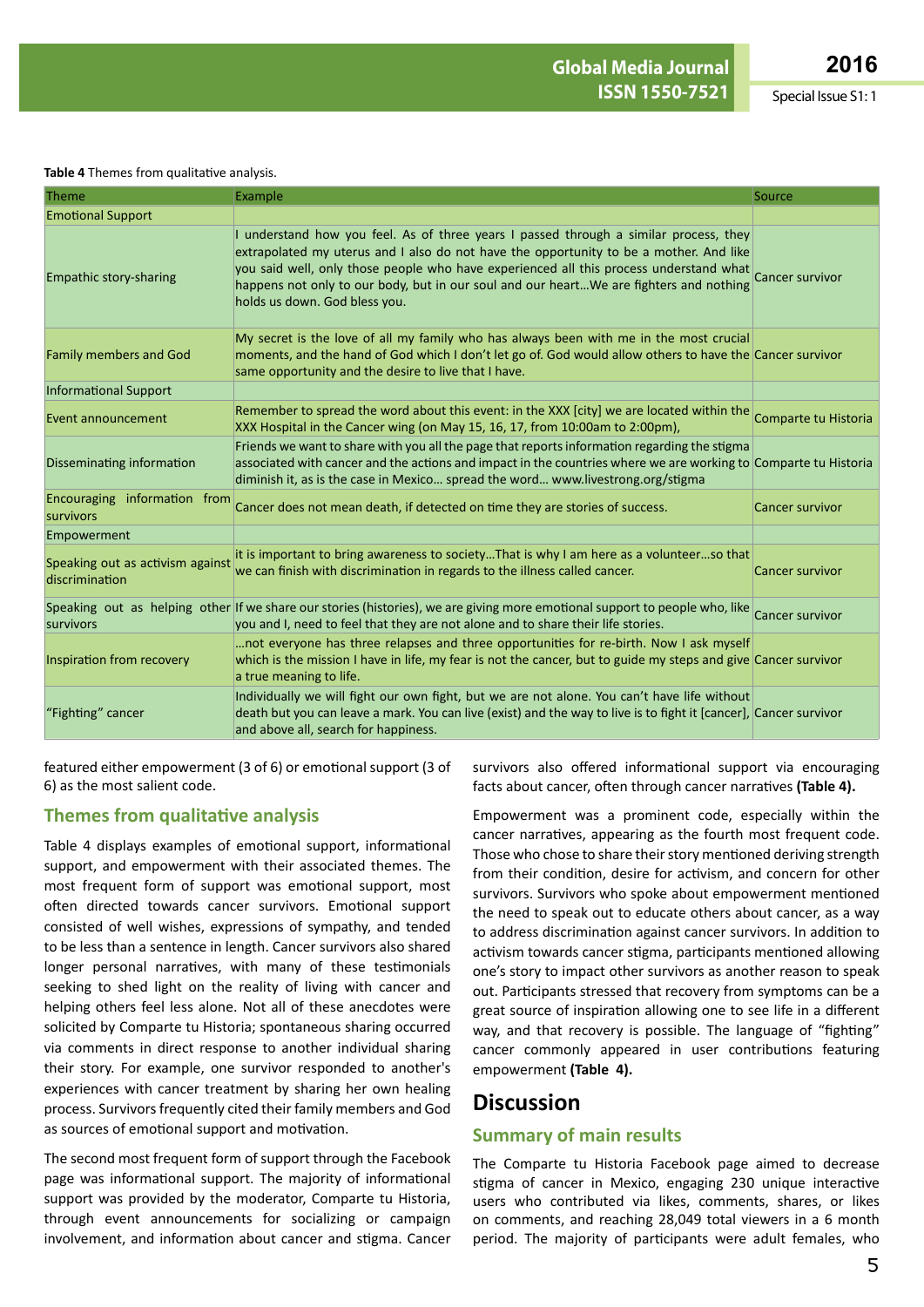**ISSN 1550-7521** Special Issue S1: 1

spoke Spanish and resided in Mexico. More female participants actively interacted with the page compared to male participants but this distribution became more balanced when considering non-interacting viewers. Unlike prior research focusing on more closed online groups, this campaign's Facebook page prioritizes both social support (e.g. dedication card photos, featured cancer narratives), as well as education and awareness (e.g. Livestrong Day). As hypothesized, most interacting users did so one time via low-commitment actions such as a "like", with the vast majority of users viewing without interacting. In addition, most support arose from unaffiliated strangers. Social support was conveyed primarily through emotional support and informational support, with emotional support appearing most frequently and primarily from women users. This supports our hypothesis based on prior studies with more closed, private online groups. Consistent with current research emphasizing the importance of emotional support and story-sharing in online environments, our study showed that emotional support and narratives garnered the most user interactions. In addition, the theme of empowerment appeared frequently, especially within cancer narratives. This is a unique finding, as few studies have examined empowerment within user-generated online content.

#### **Patterns of user interaction**

Quantitative patterns of user interaction replicate existing literature on online communities, where most users infrequently interact. Our results support this finding, with 64% of interacting users doing so one time and the vast majority of users viewing without interacting. In addition, most social support came from strangers, emphasizing the page as a means for unaffiliated survivors and community members to come together as "weak tie" networks. These results are expected, given the public nature of the Facebook Page. The page moderator was the most frequent contributor and commenter, with a high "Like: Comment instance" ratio, highlighting the Page platform as the organization's interface with its online community. At the same time, many individual users had high "Like: Comment instance" ratios, with 14% of interacting users contributing comments to posts. This demonstrates the active presence of individual users creating a supportive community amidst the organization's informational support and education.

#### **Social support and cancer narratives**

Although prior research on disease-specific online support focus on more private groups intended for social support, our results suggest that effective social support is possible on public groups that also emphasize activism. The Facebook page used for analysis in our study is a unique platform, as studies show that cancer-specific online groups are mostly intended either for social support, or awareness and fundraising [18,31]. Although one might expect an organization-run public page to contain few instances of emotional support and narrative sharing, the relative anonymity, ease of access, and de-stigmatized norm may facilitate the exchange of emotional support [9]. In addition, activism and social support may complement each other. We speculate that activism may serve as a buffer, as the vulnerability of individual users sharing their story is decreased under an overall message of

empowerment and education. Therefore, the campaign's general mission diffuses the risk for any individual who chooses to share their personal story. Our results reveal that women represent the majority of users and provide most of the emotional support compared to men, disproportionate to their representation in the total reached population. The relative lack of male presence might be explained by previous research noting that the norm of online social support communication differs from that preferred by men, involving a level of emotional communication which may be unsettling for many male users [22]. The female-dominated emotional support and user population in our study raises questions about women's "cyber-agency." As Pitts [21] discussed within a study on breast cancer survivors' websites, womendominated online platforms may be opportunities to invent selves and define one's embodiment of disease. In addition, our study's finding of frequent empowerment themes further highlights SNS as potential facilitator of women survivors' empowerment. However, SNS is not inherently empowering, and critical analysis of power relations, gendered norms, and individual cancer experience is needed to prevent reinforcement of hegemonic messages. Posts that solicited the most user interactions featured emotional support and narratives. This result is especially relevant to health communication, as existing studies show that SNS users with more frequent interaction report closer relationships and social capital [10,11]. Therefore, users' interaction and sense of support may be maximized through cultivating more emotional support and story-sharing. This echoes existing literature on disease-specific online communities, where users may be more interested in empathy rather than information which can be obtained from other sources such as doctors [32]. Narratives and the experience of cancer may be of primary concern, rather than informational support such as advice and facts about cancer. This result supports existing research in narrative medicine, which posits that "the capacity to recognize, absorb, metabolize, interpret, and be moved by stories of illness" is crucial to healthcare practice and understanding patient perspectives [33].

### **Implications for cancer stigma reduction in Mexico**

As SNS become increasingly utilized for maintaining social connections, creation of social support pages may serve as an effective medium to address disease-specific stigma. In particular, online social support can alleviate stigma's major consequence of social isolation, which may take different forms across cultures [34,35]. Social support from primarily unaffiliated strangers adds new ties, albeit transiently, to a user's social network. Receiving encouragement to speak out may counteract harmful coping mechanisms such as secrecy, which can delay diagnosis or treatment. We speculate that online communities may serve as non-stigmatizing cultural alternatives, through which users might compare, resist, and gain insight into cancer stigma in their local cultural worlds [36]. The online page may elucidate alternatives to cancer stereotypes and labeling, providing models for sharing via cancer narratives, and allowing direct opportunity for action and engagement via comments. Instances of emotional support frequently mentioned family members and God, suggesting that cancer stigma reduction efforts in Mexico may benefit from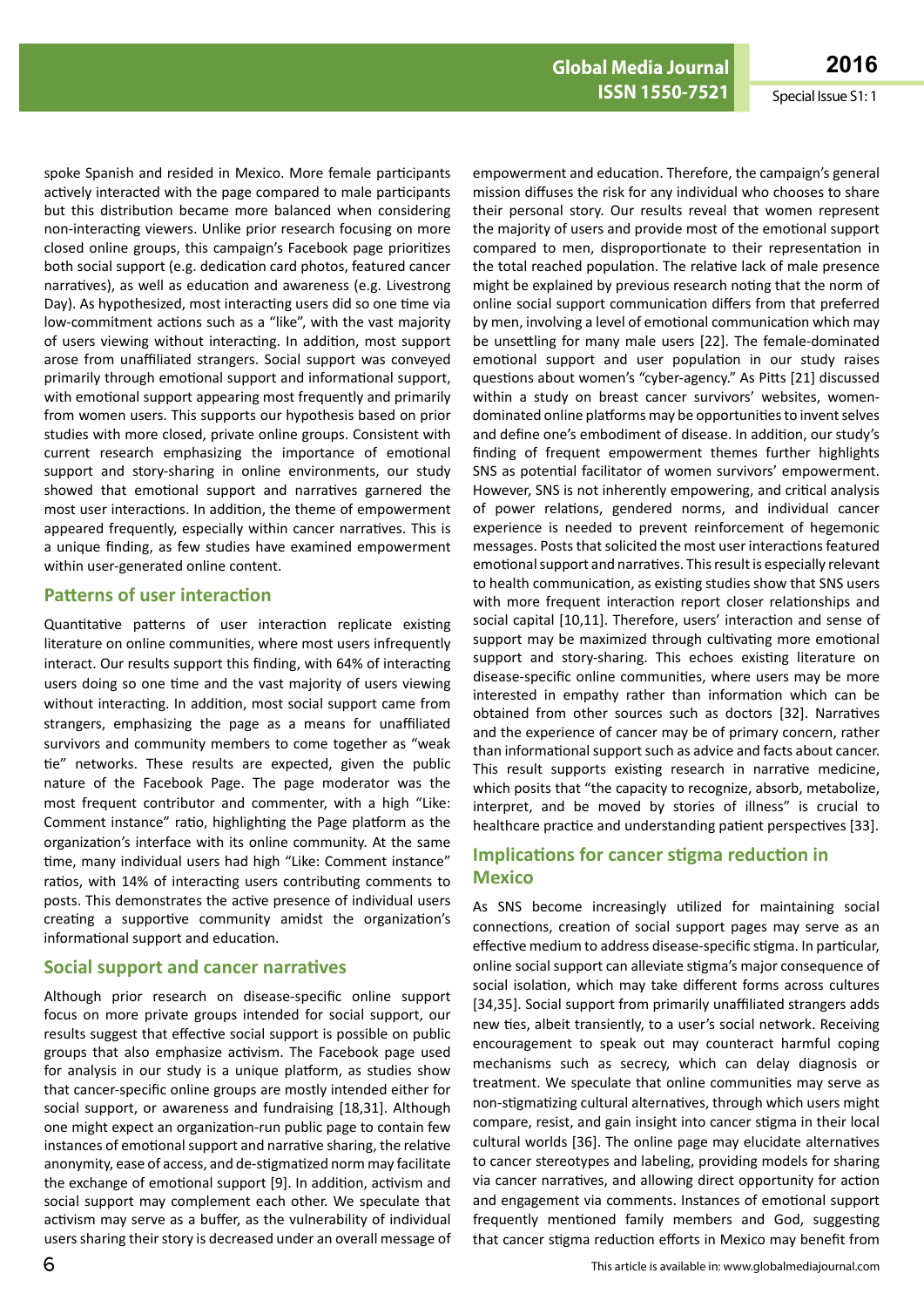increased attention to these support sources. Emotional support and narratives elicited more user engagement, suggesting that future online initiatives might reach a more interactive audience through featuring stories of recovery and emotional support [37]. Empowerment frequently appeared in cancer survivor narratives, which described finding new meaning in life with cancer, social activism, and a desire to support others. Campaigns might further leverage the existing common theme of empowerment within narratives to promote a culture of activism, prognostic optimism, and survivors' agency. In particular, a culture of empowerment might further improve from moderators who self-identify as cancer survivors and actively participate with their own story.

### **Study limitations and future directions**

This study is limited by its analysis of a single Facebook Page on a single health topic, and hence cannot be generalized to all disease-specific Facebook Pages. In addition, our results do not distinguish between the various types of cancer; the experience of living with various types of cancer differs, as does the stigma associated with each condition. Given that SNS content and features continually evolve, our results are not directly replicable, although general trends should be replicable in similar Facebook Pages. The page administrators were included as users in the analysis, since we could not distinguish their personal posts from their posts representing the program. However, including the administrators did not skew overall trends in user interaction and qualitative analysis of social support. Most participants were female and the most represented age group was 25-34, hence our results are not representative of general SNS users or cancer survivors in Mexico. The majority of female users may additionally impact our interpretations of the conferral of empathy and emotional support online.

This study's strengths include analysis of an online platform with national reach in Mexico and with international recognition via Livestrong Foundation, coinciding with Livestrong Day. We employed a context-specific, inductive qualitative coding method which is applicable to a social support via SNS. To our knowledge, our study is one of the first exploring online social support and cancer stigma in Mexico or any other LMIC. Further research in disease-specific online communities might continue exploring the role of dual awareness and support platforms, assessing the potentially complementary role of activism with survivor support. Additional work with user interaction patterns may explore how individual characteristics such as gender, age, and cancer status impact methods of user interaction. Future qualitative work with user-generated content might investigate culture-specific ways through which users may express cancer narratives, which may inform appropriate online support platforms and health-care practices in Mexico.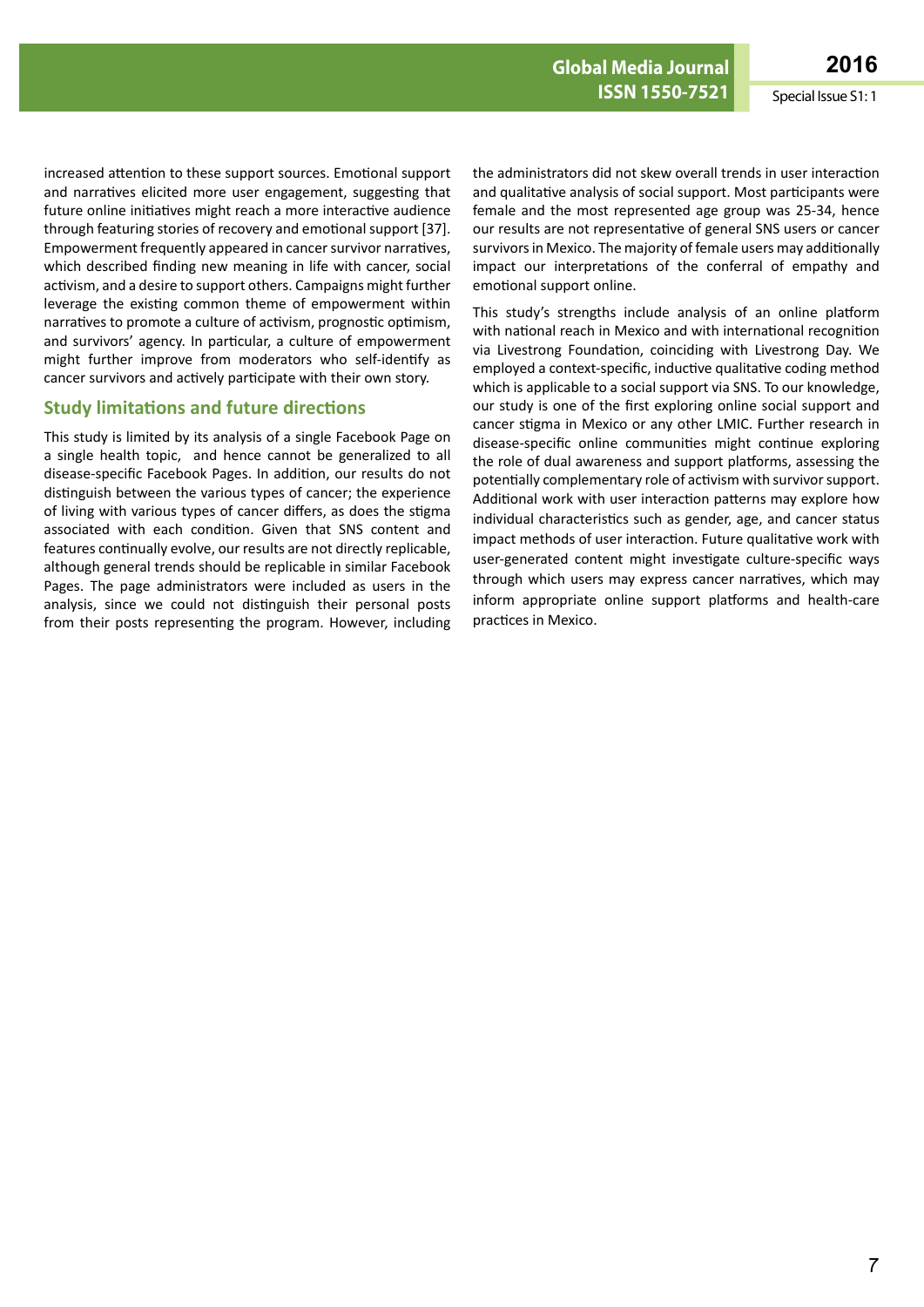# **References**

- 1 Farmer P (2010) Expansion of cancer care and control in countries of low and middle income: a call to action. The Lancet 376: 1186-1193.
- 2 (2010) Instituto Nacional de Estadistica y Geografia (INEGI).
- 3 Walsh C (2009) Breast cancer: scourge of developing world. Harvard Gazette.
- 4 John Snow Inc (2012) Comparte tu Historia Mexico: Final Report.
- 5 Link BG, Phelan JC (2001) Conceptualizing Stigma. Annual Review of Sociology 27: 363-385.
- 6 Link BG, Cullen FT, Struening E, Shrout P, Dohrenwend BP (1989) A modified labeling theory approach in the area of mental disorders: An empirical assessment. American Sociological Review 54: 400-423.
- 7 Sigurdardottir AO, Svavarsdottir EK, Rayens MK, Gokun Y (2014) The impact of a web-based educational and support intervention on parents' perception of their children's cancer quality of life: An exploratory study. Journal of Pediatric Oncology Nursing 31: 154–165.
- 8 Mercado-Martinez FJ, Urias-Vazquez JE (2014) Enfermos renales hispanoamericanos en la época de las redes sociales virtuales: análisis de contenido de sus publicaciones, 2010–2012. Rev Panam Salud Publica 35: 392-398.
- 9 Wright KB, Bell SB (2003) Health-related Support Groups on the Internet: Linking Empirical Findings to Social Support and Computer-mediated Communication Theory. Journal of Health Psychology 8: 39-54.
- 10 Burke M, Kraut RE (2014) Growing Closer on Facebook: Changes in Tie Strength Through Social Network Site Use. In Proceedings of the 32nd annual ACM conference on Human factors in computing systems. ACM pp 4187-4196
- 11 Ellison NB, Vitak J, Gray R, Lampe C (2014) Cultivating Social Resources on Social Network Sites: Facebook Relationship Maintenance Behaviors and Their Role in Social Capital Processes. Journal of Computer-Mediated Communication, 19: 855–870.
- 12 Hwang KO, Ottenbacher AJ, Green AP, Cannon-Diehl MR, Richardson O, et al. (2010) Social support in an Internet weight loss community. International Journal of Medical Informatics 79: 5–13
- 13 Coulson NS, Buchanan H, Aubeeluck A (2007) Social support in cyberspace: A content analysis of communication within a Huntington's disease online support group. Patient Education and Counseling 68: 173–178.
- 14 Coulson NS (2005) Receiving social support online: an analysis of a computer mediated support group for individuals living with irritable bowel syndrome. Cyberpsychology Behavior 8: 580–584.
- 15 Ravert RD, Hancock MD, Ingersoll GM (2004) Online forum messages posted by adolescents with Type I diabetes. Diabetes Educator 30: 827–834.
- 16 Gooden RJ, Winefield HR (2007) Breast and prostate cancer online discussion discussion boards. A thematic analysis of gender differences and similarities. Journal of Health Psychology, 12, 103–114.
- 17 Mo PKH, Coulson NS (2008) Exploring the communication of social support within virtual communities: A content analysis of messages posted to an online HIV/AIDS support group. Cyber psychology & Behavior 11: 371-374.
- 18 Chou WS, Hunt Y, Folkers A, Augustson E (2011) Cancer Survivorship in the Age of YouTube and Social. Media: A Narrative Analysis. Journal of Medical Internet Research 13: e7.
- 19 Bender JL, Jimenez-Marroquin M, Jadad AR (2011) Seeking Support on Facebook: A Content Analysis of Breast Cancer Groups. Journal of Medical Internet Research13
- 20 Harrison J, Maguire P, Pitceathly C (1995) Confiding in crisis: Gender differences in pattern of confiding among cancer patients. Social Science & Medicine 41: 1255–1260.
- 21 Pitts V (2004) Illness and Internet empowerment: writing and reading breast cancer in cyberspace. Health: An Interdisciplinary Journal for the Social Study of Health, Illness and Medicine 8: 33–59.
- 22 Seale C (2006) Gender accommodation in online cancer support Groups. Health: An Interdisciplinary Journal for the Social Study of Health, Illness and Medicine 10: 345–360.
- 23 Seale C, Ziebland S, Charteris-Black J (2006) Gender, cancer experience and internet use: A comparative keyword analysis of interviews and online cancer support groups. Social Science & Medicine 62: 2577–2590.
- 24 Keshet Y, Schiff E, Samuels N, Ben-Arye E (2014) Giving voice to cancer patients: assessing non-specific effects of an integrative oncology therapeutic program via short patient narratives. Psychooncology.
- 25 White M, Dorman SM (2001) Receiving social support online: implications for health education. Health Education Research 16: 693-707.
- 26 Johnston AC, Worrell JL, Di Gangi PM, Wasko M (2013) Online health communities: An assessment of the influence of participation on patient empowerment outcomes. Information Technology & People 26: 213-235.
- 27 Yli-Uotila T, Rantanen A, Suominen T (2014) Online social support received by patients with cancer. Computers, Informatics, Nursing. 32: 118-126.
- 28 Han JY, Hou J, Kim E, Gustafson DH (2014) Lurking as an Active Participation Process: A Longitudinal Investigation of Engagement with an Online Cancer Support Group. Health Communication 29: 911-923.
- 29 Thoits PA (2011) Mechanisms linking social ties and support to physical and mental health. Journal of Health and Social Behavior 52: 145-161.
- 30 Hsieh H, Shannon SE (2005) Three approaches to qualitative content analysis. Qualitative Health Research, 15: 1277-1288.
- 31 Farmer AD, Bruckner Holt CEM, Cook MJ, Hearing SD (2009) Social networking sites: a novel portal for communication. Postgraduate Medical Journal 85: 455-459.
- 32 Preece J, Ghozati K (1998) Empathic communities: Offering support and sharing information in a bulletin board community. Paper presented at the CVE Conference in the UK.
- 33 Charon R (2007) What to do with stories: the sciences of narrative medicine. Canadian Family Physician, 53: 1265-1267.
- 34 Yang LH, Kleinman A, Link BG, Phelan JC, Lee S, et al. (2007) Culture and stigma: adding moral experience to stigma theory. Social Science & Medicine 64: 1524-1535.
- 35 Yang LH, Chen FP, Sia KJ, Lam J, Lam K, et al. (2014) "What matters most:" a cultural mechanism moderating structural vulnerability and moral experience of mental illness stigma. Social Science & Medicine 103: 84-93.
- 36 Yang LH, Thornicroft G, Alvarado R, Vega E, Link BG (2014) Recent advances in cross-cultural measurement in psychiatric epidemiology: